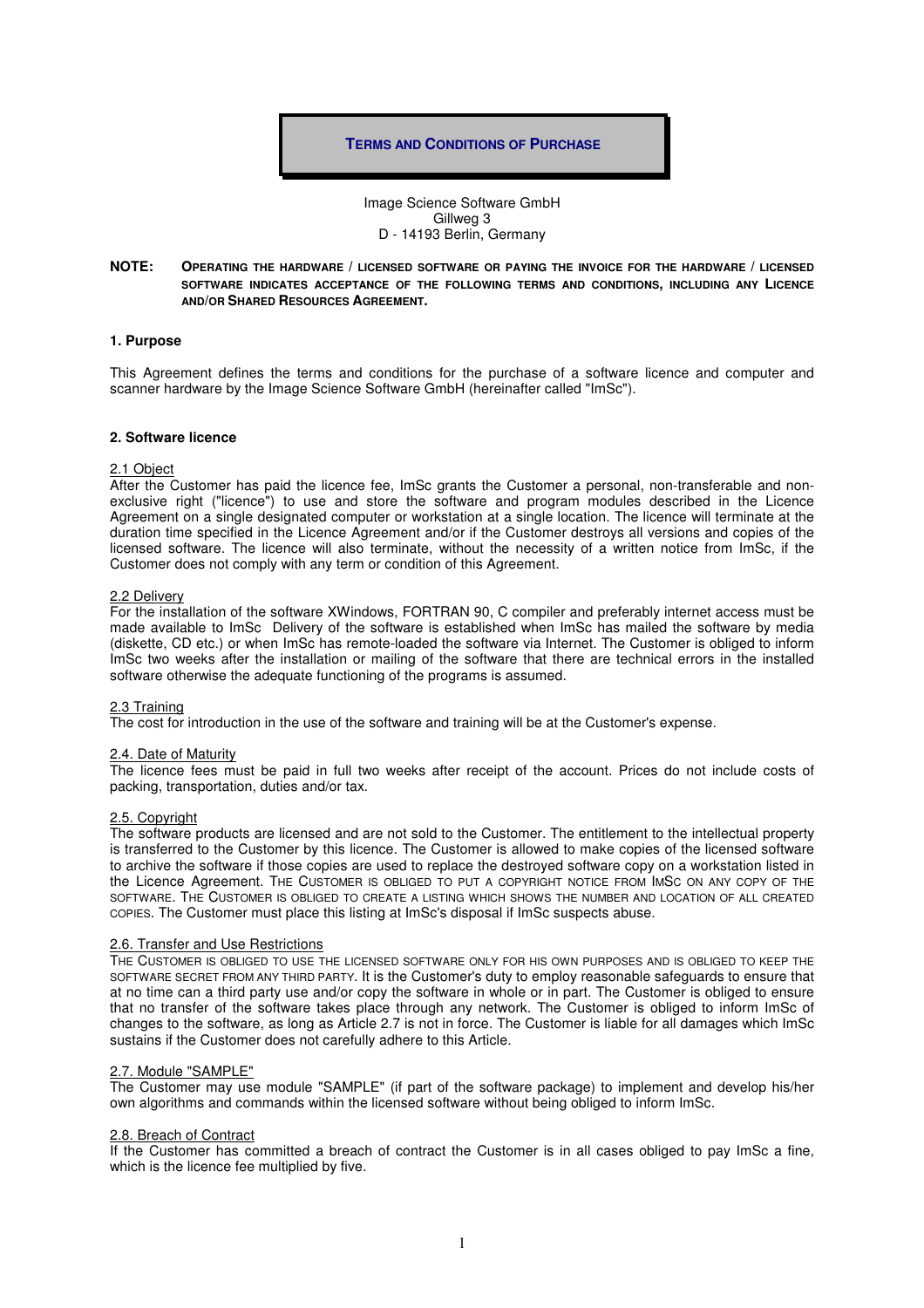# 2.9. Software Maintenance

The software maintenance or Shared Resources is agreed for the software modules specified in the software maintenance or Shared Resources Agreement. After receiving payment of the fees, ImSc guarantees the following corresponding services:

- a) Installation of the latest software upgrade. Only one upgrade media will be delivered for a single and for a multiple user licence if no other arrangement has been made. New manuals are not part of the software maintenance.
- b) Adequate correction of software errors by ImSc. "Adequate correction" means that ImSc will change the software in a way that is not a commercially unreasonable demand. Software maintenance is possible only for modules which are supported by ImSc. If the original code has been changed by the Customer, ImSc disclaims all warranties. If the software ImSc provides is from an outside merchant, then the Terms and Conditions of Purchase of the outside merchant are in force.
- c) Re-installation of programs and/or modules which have been destroyed by incorrect use of the software or by technical faults.
- d) Support by electronic mail (e-mail) or phone (Shared Resources only).
- e) User support (Shared Resources only).

The fees for software maintenance or Shared Resources must be paid no later than the starting day of the Agreement. The Agreement is unlimited unless otherwise explicitly agreed. The Agreement can be cancelled only at the end of each software maintenance or Shared Resources year either by the Customer or by ImSc by a 3 month written notice of such intention. Prices do not include cost of packing, transportation, duties and/or tax unless otherwise explicitly agreed.

# 2.10. Limited Warranty

For 6 months after the date of shipment ImSc guarantees that the media on which the software is delivered will be free from defects in material and workmanship or that the software will be correctly loaded via Internet. IMSC DOES NOT GUARANTEE THE CONTENTS OF THE SOFTWARE. THE SOFTWARE IS ALWAYS DELIVERED "AS IS" AND WITHOUT WARRANTY AS TO THE PERFORMANCE OR RESULTS THE CUSTOMER MAY OBTAIN BY USING IT. The Customer agrees that the software may not be error free. THE ENTIRE RISK AS TO THE PERFORMANCE AND RESULTS OF THE SOFTWARE IS ASSUMED BY THE CUSTOMER. IMSC IS NOT OBLIGED TO MAINTAIN ANY WARRANTY INSURANCE. The warranty is valid only for the Customer and is not transferable. If part(s) of the software were developed by outside merchants the warranty of the outside merchants are in force for this software part(s).

## 2.11. Test Versions

The Customer can obtain a test version to test and evaluate the software package and/or the software modules distributed by ImSc. ImSc is not obliged to deliver such a test version. Fees for the test version must be paid by the Customer. The licence to run a test version is limited to one workstation and to a predetermined time span. The Customer is not allowed to move the test version to another computer or to transfer the test version to a third party. After termination of the test version licence the Customer is obliged to delete the test version including all updates and backups, and to destroy everything that has been created with the test software.

# 2.12. Disclaimer of Warranty and Limitation of Remedies

To a maximum extent permitted by applicable law the Customer understands and agrees as follows: The limited warranty of this Agreement replaces all other warranties, expressed or implied, including any warranties of merchantability, fitness for a particular purpose, and noninfringement. NO ORAL OR WRITTEN INFORMATION OR ADVICE GIVEN BY IMSC, ITS EMPLOYEES, DISTRIBUTORS, DEALERS OR AGENTS SHALL INCREASE THE SCOPE OF THE ABOVE WARRANTIES OR CREATE ANY NEW WARRANTIES, IMSC DISCLAIMS AND EXCLUDES ALL OTHER IMPLIED OR EXPRESSED WARRANTIES. IN NO EVENT SHALL THE LIABILITY OF IMSC INCLUDE ANY SPECIAL, INCIDENTAL OR CONSEQUENTIAL DAMAGES, OR DAMAGES FOR ANY LOSS OF DATA, EVEN IF IMSC HAS KNOWLEDGE OF THE POTENTIAL LOSS OR DAMAGE.

## **3. Hardware**

## 3.1. Date of Maturity

Hardware costs must be paid in full two weeks after receipt of the account. If the hardware costs are higher than 10000 DM (5000 US \$) the cost must be paid as follows: 1/3 after confirmation of order, 2/3 two weeks after receipt of the account. Prices do not include costs of packing, transportation, duties and/or tax.

# 3.2. Delivery

The Customer is obliged to inform ImSc five days after receipt of the product that there are hardware damages otherwise the adequate delivery without transportation damages is assumed.

## 3.3. Time of delivery

In case of a non-fulfilment of delivery obligations by ImSc the Customer cannot withdraw this Agreement or force ImSc to pay a compensation without having accepted an adequate number of days of grace. ImSc reserves itself the right to extend the time of delivery in cases of unforeseen circumstances, war, natural disasters, etc.